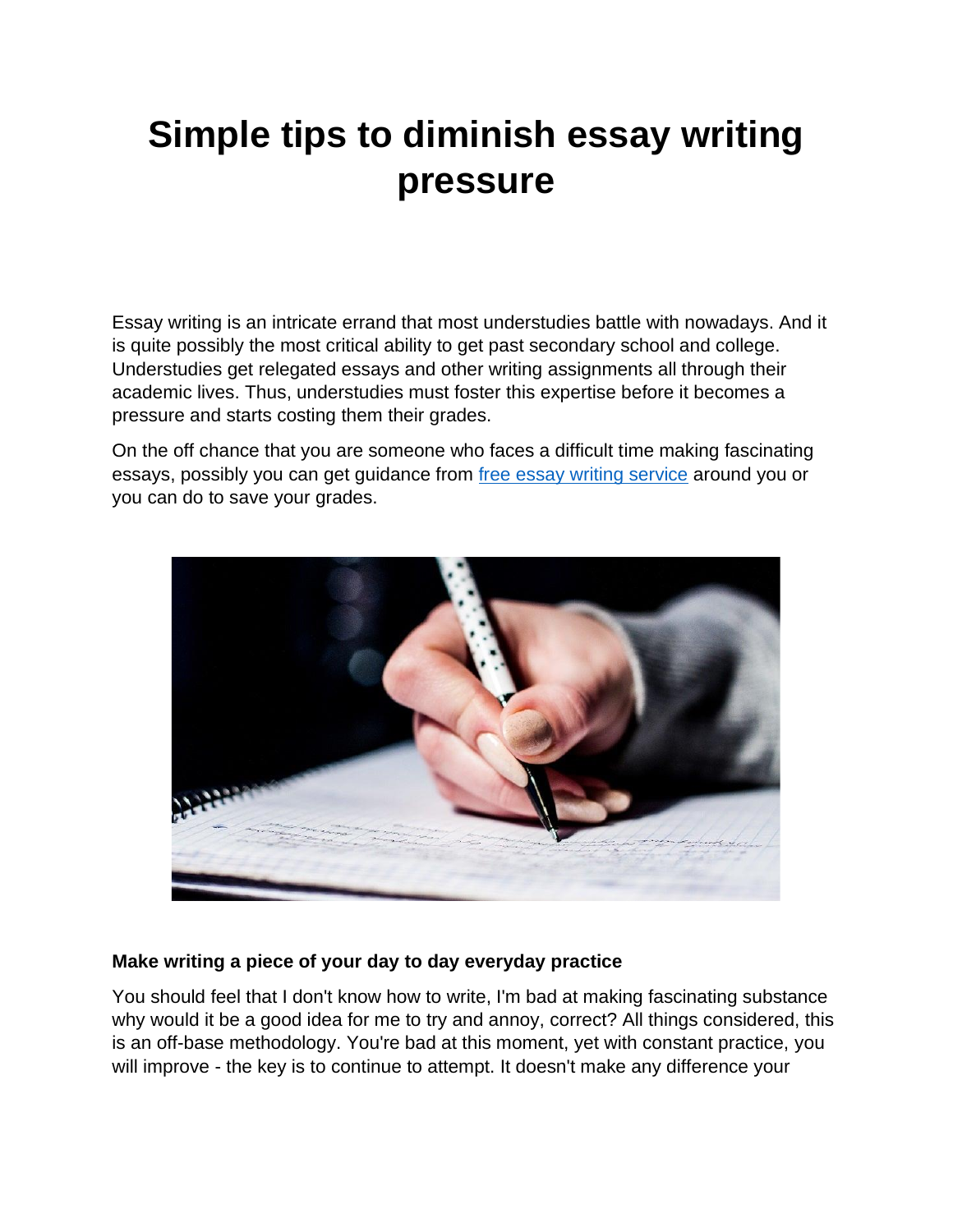message, as long as it is something worth talking about. You can write a page in your own diary, or a blog, or even an essay.

## **Peruse something consistently**

Incredible perusers improve writers and [best essay writing services](https://theessaywritingservice.com/) accentuate on this significantly. Want to know why? Since guessing what opens up you might be thinking to various kinds, writing styles, universes, jargon and thoughts. The more you read the more imaginative thoughts you get, which makes it simpler for you to write your considerations down.

## **Work on your syntax**

Because of the instant messaging society, understudies have gotten so used to writing wrong punctuation and short forms that they wind up doing the same in their formal essays. Because of this, you will get a horrible score regardless of how much examination you've done, how great your thought is. Assuming that you've utilized inaccurate syntax, it will automatically diminish the nature of your paper.

Start from the fundamentals and become familiar with the right syntactic guidelines, legitimate sentence design and linguistic structure.

# **Direct examination**

Whenever you've settled on a topic either without anyone else or from the help of [essay](https://theessaywritingservice.com/)  [writing service,](https://theessaywritingservice.com/) the following thing you really want to do is complete broad exploration. The more material and information you have on a topic the more straightforward it will share your considerations and write the essay. Go through sound sources, for example, insightful articles, diaries, books and different essays on comparable topics to assemble information.

#### **Observe yourself a writing spot**

You finish the most work when you're not diverted and are centered around the main job. Thus, commit a spot only for writing.

#### **Join a writing bunch**

Assuming you're a procrastinator, search for a writing buddy. You both can get together sometimes to write and audit each other's work.